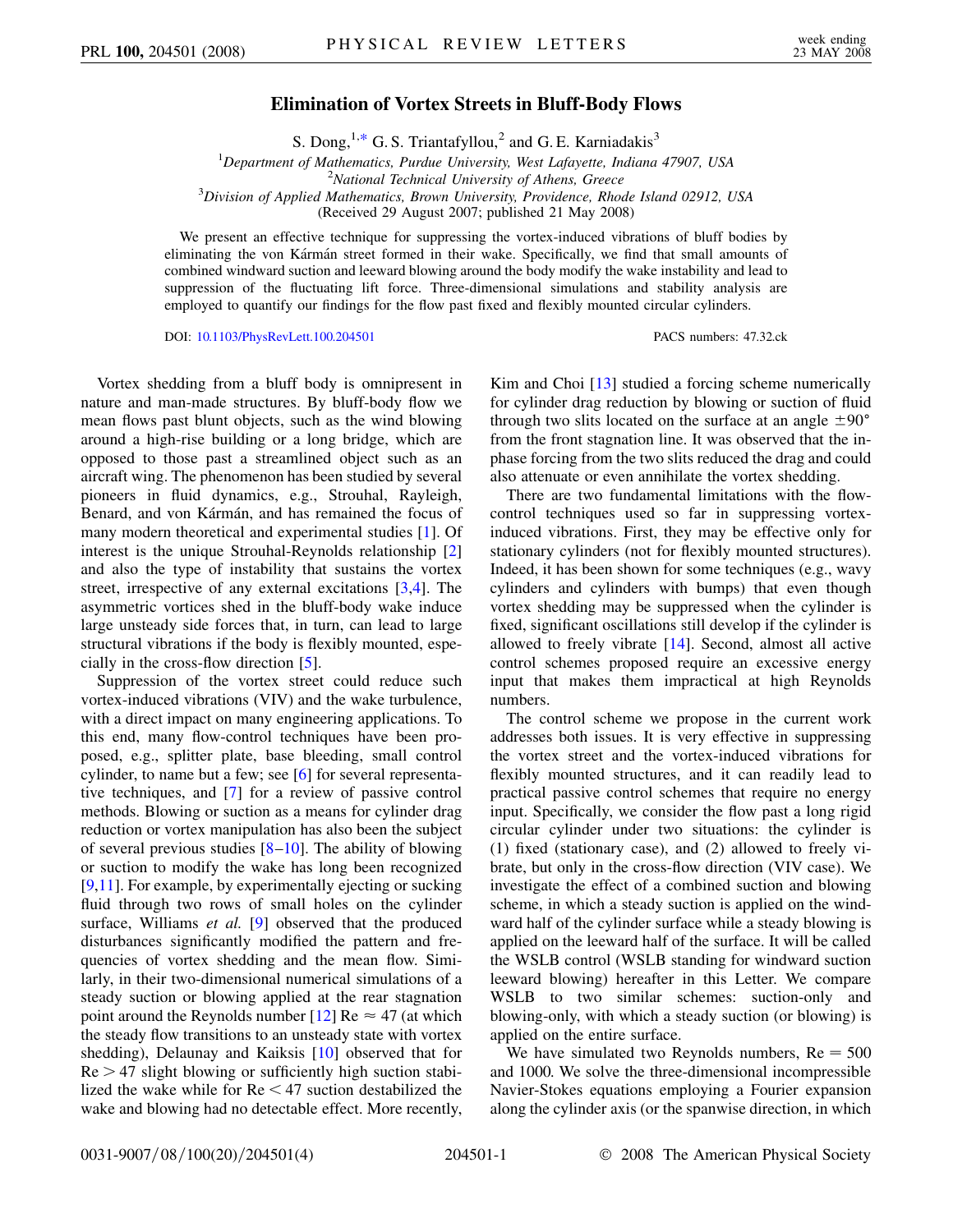the flow is assumed to be homogeneous) and a spectral element discretization in the streamwise–cross-flow planes. For the VIV case, the cylinder is elastically mounted and is modeled as a spring-mass oscillation system. The coupled fluid-structure equations are solved in a coordinate system attached to the cylinder axis under which the cylinder becomes stationary. Details of the numerical techniques for the stationary cylinder simulations and for VIV simulations are documented in [\[15\]](#page-3-15).

The WSLB, suction-only, and blowing-only controls studied here are characterized by a blowing or suction velocity normal to the cylinder surface with a uniform magnitude (hereafter called the control velocity,  $V_{control}$ ). In the implementation, the Dirichlet boundary condition is applied on the cylinder surface in accordance with the controls; for the case without control, the no-slip condition is imposed. The computational domain extends from  $-20D$  at the inlet to 40*D* at the outlet, and from  $-20D$ to 20*D* in the cross-flow direction; the spanwise dimension is  $3\pi D$ . We have performed extensive grid refinement tests with different resolutions, and validation against experimental results; see [[16](#page-3-16)]. Global physical parameters computed from the simulations without control are in good agreement with the experimental data [\[17\]](#page-3-17). In the simulations, we have employed a mesh with 1860 quadrilateral elements in the streamwise–cross-flow planes, with the element order and the number of Fourier planes in the spanwise direction 6 and 192, respectively.

The effects of WSLB, suction-only, and blowing-only controls for the stationary case at  $Re = 500$  are compared in Fig.  $1(a)$ , in which we plot the root-mean-square (rms) lift coefficient versus  $V_{\text{control}}/U_0$ . We observe that the fluctuating lift can be significantly reduced, and even completely suppressed at high control velocities. However, the three schemes exhibit quite different characteristics. Suction-only is effective for lift reduction only at high suction velocities. Low suction velocity, on the other hand, appears to have the opposite effect; with  $V_{\text{control}}/U_0 = 0.05$  or below, the rms lift coefficient is actually increased. For WSLB the lift coefficient decreases linearly as  $V_{control}$  increases and is below a certain value  $(0.15U<sub>0</sub>)$ . Beyond this point, the lift coefficient becomes essentially negligible. Both WSLB and suction-only can completely suppress the fluctuating lift at the highest  $V_{control}$  considered here  $(0.2U_0)$ . For identical  $V_{control}$ WSLB appears more effective than suction-only in terms of lift reduction. With blowing-only, the lift coefficient decreases consistently as  $V_{control}$  increases. At  $V_{\text{control}}/U_0 = 0.05$  blowing-only appears more effective than the other two schemes; However, as  $V_{control}$  increases its rate of lift reduction decreases and it becomes the least effective among the three. At  $V_{\text{control}}/U_0 = 0.2$ , the fluctuating lift still remains quite significant with this control. Overall, WSLB appears the most effective among the three schemes. At low control velocities it avoids the lift increase with suction-only, while at high control velocities it retains a high rate of reduction, unlike blowing-only. In Fig. [1\(b\)](#page-1-0) we demonstrate the effect of Reynolds number with WSLB by plotting the rms lift coefficient versus  $V_{control}$  at Re = 500 and 1000 for the stationary case. The lift reduction curve at  $Re = 1000$  shows characteristics similar to that at  $Re = 500$ . WSLB control appears equally effective as Reynolds number increases.

To assess the effect of control on free vibrations, we have simulated the flow past a freely oscillating cylinder (in cross-flow direction only) at  $Re = 500$  for two cases: without control and with WSLB control. We have considered only WSLB for the VIV case since results from the stationary case show that it is the most effective among the three. Figure  $2(a)$  shows the rms cylinder displacement (normalized by cylinder diameter) versus  $V_{control}$  for two (structural) damping coefficients (0.0046 and 0.046). The cylinder mass ratio (with respect to the fluid) is 5.09. The natural frequency  $(f_N)$  of the oscillation is set to be equal to the Strouhal frequency of the flow past a stationary cylinder at the same Reynolds number. By natural frequency we mean the oscillation frequency in the absence of any fluid effects. Evidently, the oscillation amplitude decreases with increasing  $V_{\text{control}}$ . At high  $V_{\text{control}}$  values the oscillation is completely suppressed. To further demonstrate the effectiveness of WSLB in VIV reduction, we vary the natural frequency over a range of values. In Fig.  $2(b)$  we plot the rms cylinder displacement versus the reduced velocity,  $U_0/(f_N D)$ , with and without control, for a fixed

<span id="page-1-0"></span>

FIG. 1. Vortex street suppression of a stationary cylinder: rms lift coefficient *CL* versus normalized control velocity  $V_{\text{control}}/U_0$  for different schemes at Re = 500 (a) and for WSLB control at two Reynolds numbers (b).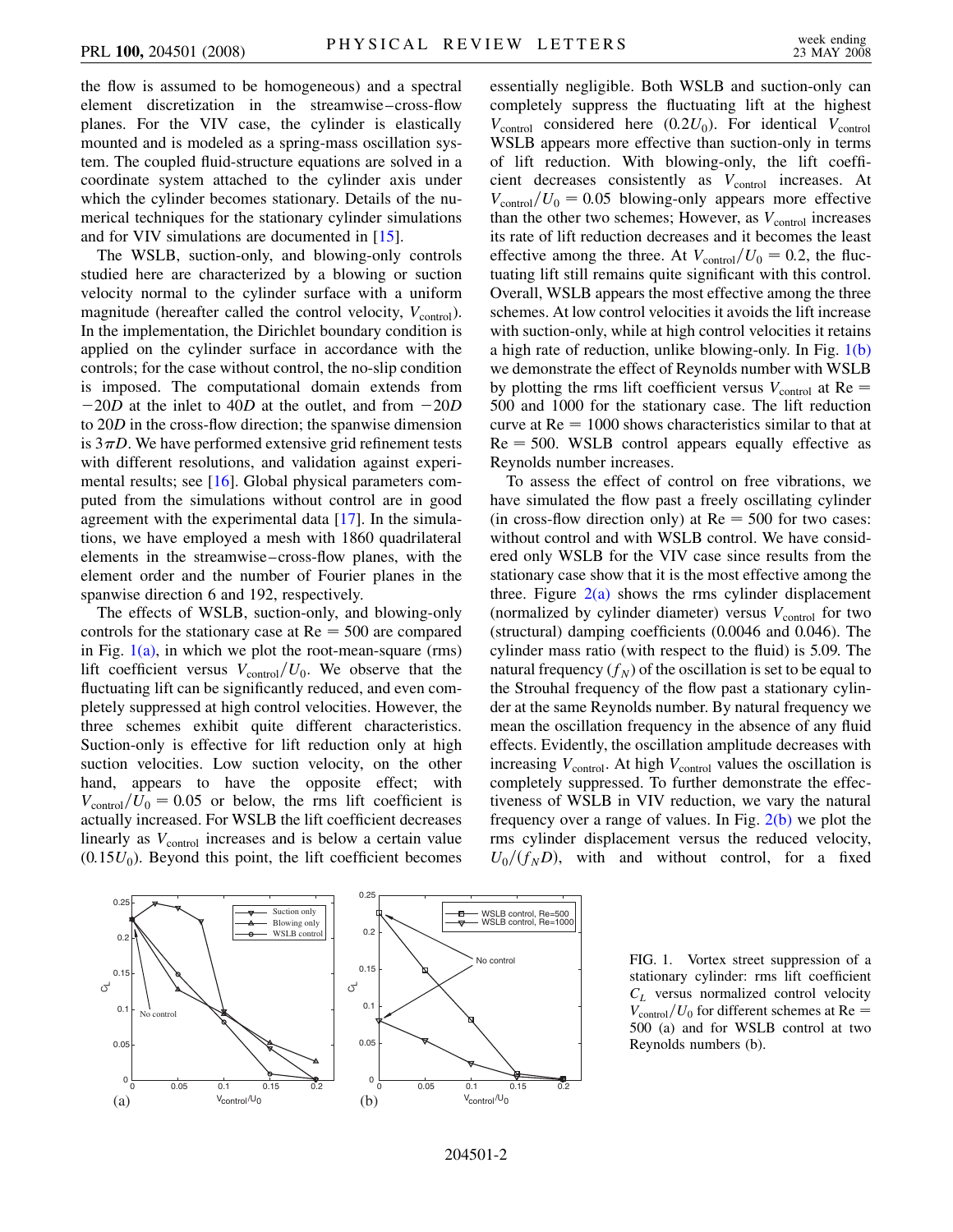

FIG. 2. VIV suppression with WSLB control (freely oscillating cylinder): rms cylinder displacement in cross-flow direction versus the control velocity (a), and versus the reduced velocity (for a fixed control velocity) (b).

<span id="page-2-0"></span> $V_{\text{control}}/U_0 = 0.1$  at Re = 500. This is for a damping coefficient 0.0046 and the same mass ratio as before. The control has significantly reduced the oscillation over the entire range of reduced velocity values.

The effects of flow control on wake structures are demonstrated by Fig. [3](#page-2-1), in which we plot isosurfaces of the instantaneous intermediate eigenvalue (denoted by  $\lambda_2$ ) following the vortex identification method of [[18](#page-3-18)]. These are for the stationary case at  $Re = 500$ , without control [Fig.  $3(a)$ ] and with WSLB control [Fig.  $3(b)$ ]. The wake structures have been significantly modified. Compared to the no-control case, the wake with control is in general depleted of structures. Most notably, the streamwise braids in the near wake have diminished substantially and seem to be clustered at a few spanwise locations. As  $V_{control}$  increases, the wake structures become more severely weakened, and at  $0.15U_0$  and above the structures vanish from the wake.

To explore the underlying reasons for lift or VIV suppression with flow controls, we have performed a stability analysis [[3](#page-3-3)] of the stationary case. By solving the Orr-Sommerfield equation based on the *mean* streamwise velocity profiles at various downstream (i.e., *x*) locations, we can determine the coordinates of the ''critical point'' [[3\]](#page-3-3) in the complex frequency  $\omega$  plane,  $\omega_0$ . Its imaginary part,  $\omega_I$ , is related to the growth rate of perturbations, and the sign of  $\omega_I$  determines the nature of the instability. A positive  $\omega_I$ indicates an absolute instability, and a negative value indicates a convective instability. Figure  $4(a)$  shows the mapped curves in the  $\omega$  plane from several lines in the complex wave number plane ( $\omega_R$  denoting the real part of  $\omega$ ). This is for the downstream location  $x/D = 1.0$ , without control, at  $Re = 500$ . We can clearly observe the critical point (see curve 4).

We have computed  $\omega_0$  at several downstream *x* locations. In Fig.  $4(b)$  we plot  $\omega_I$  of the critical points versus *x* for several cases. For the case without control, we observe a region of absolute instability near the cylinder and a region of convective instability further downstream. With WSLB the region of absolute instability shrinks and is displaced downstream; the very near wake also changes from an absolute instability (no control) to a convective instability (see the case  $V_{\text{control}}/U_0 = 0.1$ ). As  $V_{\text{control}}$  increases, the highest  $\omega_I$  value in the absolutely unstable region decreases. At  $V_{\text{control}}/U_0 = 0.2$  all  $\omega_I$  have become negative, suggesting a convective instability in the entire wake. As a result, the vortex shedding and the fluctuating lift are completely suppressed. In Fig.  $4(c)$  we plot the loci in the complex  $\omega$  plane of the critical point  $\omega_0(x)$  found from local stability analysis as *x* is varied. The shapes of the curves suggest the presence of a saddle point in the complex *x* domain that determines the frequency of the global mode, in agreement with the stability criterion of [\[4\]](#page-3-4).

In summary, we observe that WSLB is effective to eliminate the vortex street and the VIV in flexibly mounted structures. It is an *active* control scheme requiring external energy input. Regarding how expensive it is, we first note

<span id="page-2-2"></span><span id="page-2-1"></span>

FIG. 3 (color online). Effect of control on wake structures: Isosurfaces of instantaneous  $\lambda_2 = -2$  (yellow) and  $-0.8$ (cyan) for flow past a stationary cylinder without control (a) and with the WSLB control ( $V_{\text{control}}/U_0 = 0.1$ ) (b).  $\lambda_2$  is the intermediate eigenvalue in the method of [[18](#page-3-18)].